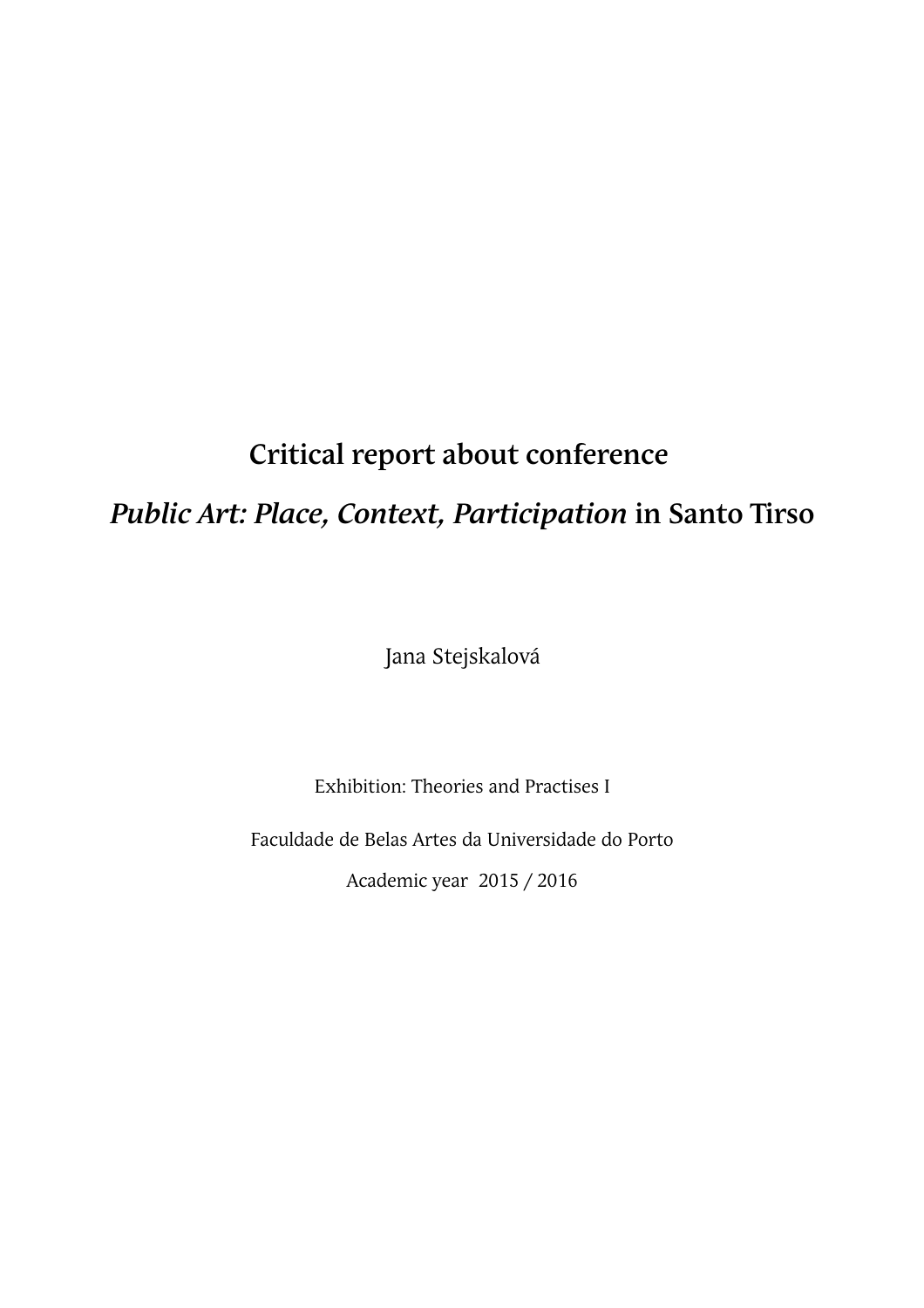Introduction

The international conference about Public art, with subtitle (and main focus on) *Place, Context and Participation*, took place on 23 and 24 October 2015 at Fabrica Santo Thyrso, in Santo Tirso. It was organised by The Instituto de história da arte, Faculdade de ciências sociais e humanas, universidade Nova de Lisboa. The conference was based on a proposal by the city council of Santo Tirso.<sup>[1](#page-1-0)</sup> It has been a conclusion of a 10-year project of the international symposia on contemporary sculpture, headed by sculptor Alberto Carneiro and professor and art critic Gérard Xuriguera. As a result this conference was held and also the construction of the International museum of contemporary sculpture of Santo Tirso had started.

This text will focus on evaluation of the main topic of the conference, which is public art and site-specific sculptures. This theme emerged from a ten-year project of sculpture symposiums that were held also in Santo Tirso, and whose results are now part of the local urban public space. This text attempts to assess the subject of the conference itself, its conception of individual lecturers, program and course of the first day of the conference, which is also related to the overall impression of this event that I have gained from my presence that day, and finally I will think about the statues in Santo Tirso, their placement in the public space and also the idea of building for them the International museum of contemporary sculpture.

My criticism expressed in this text is not so much supported by theoretical evidence, it is mainly based on my previous experience with similar conferences. For example, I see as very comparable the conference organized annually by Fotograf magazine in Prague within the Fotograf Festival.<sup>[2](#page-1-1)</sup> It is always an international event, including international speakers, held in the capital of the Czech Republic. The second point of view, which I can use in my evaluation, is that I had the opportunity to co-organize one such conference as a project of our university in Pilsen. The conference thematically complemented the topic of a major exhibition also exposed there. Finally, as the basis for my thinking about public art, I can use the knowledge from lectures and discussions with Professor Ludvík Hlaváček. His main focus is not just theoretical but also practical reflection and promotion of public art, lecturing on history and theoretical background of public art, and for his contribution to fine arts and for his curatorial practice, he was awarded the price of Ministry of Culture this year.

#### Public art and individual papers

As stated in the official information about the conference, its main topic is primarily to assess the works created in Santo Tirso since 1991, when there was held a first sculpture

<span id="page-1-0"></span><sup>1</sup> Retrieved December 14, 2015, from http://internationalconferencepublicart.weebly.com/

<span id="page-1-1"></span><sup>2</sup> Webpage of Fotograf Magazine available (Retrieved December 14, 2015) from [http://fotografmagazine.cz/en/,](http://fotografmagazine.cz/en/) webpage of Fotograf Festival available from <http://fotografestival.cz/2015/en/about-the-festival/>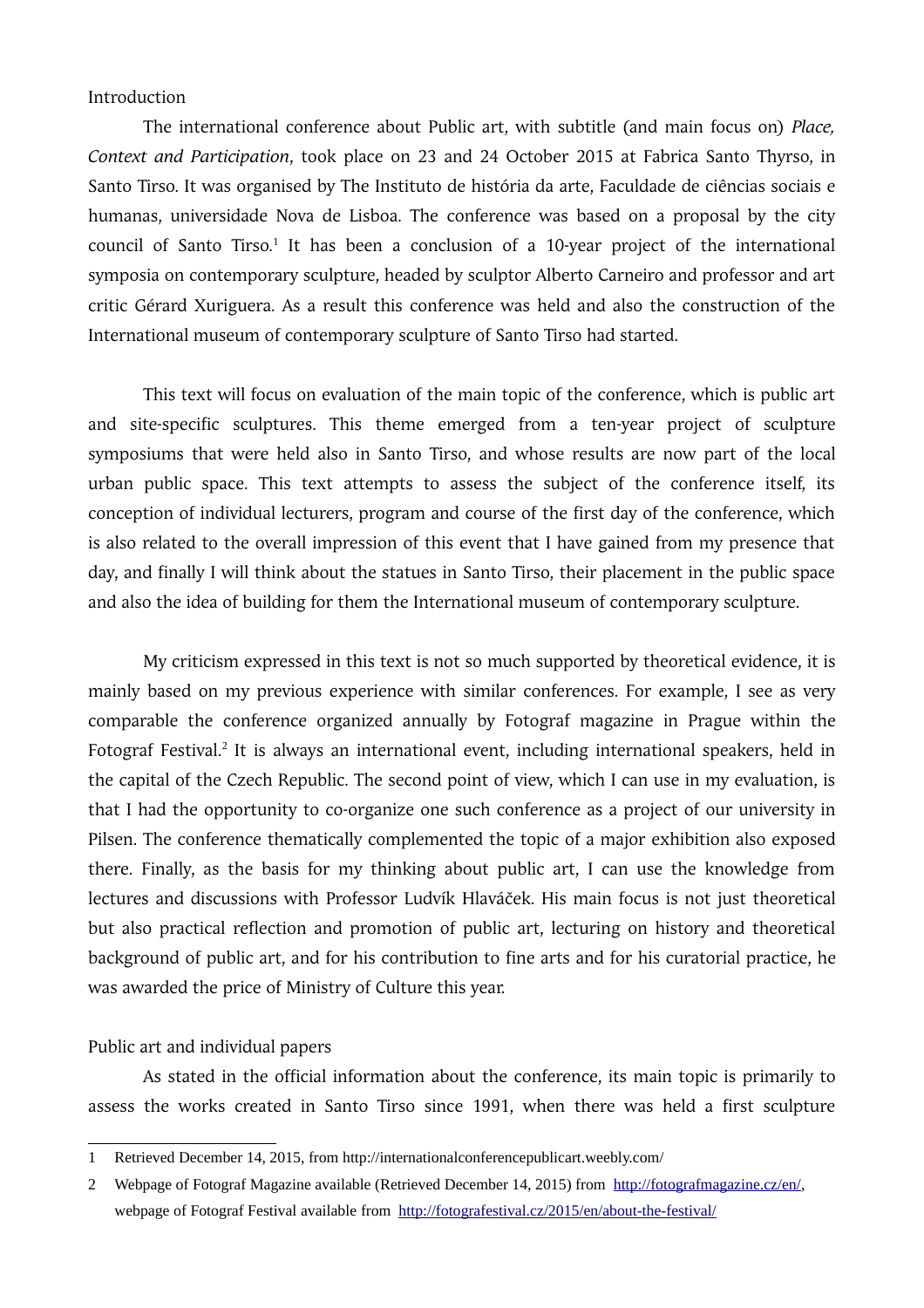symposium. This results into a slight confusion of conference visitors because the topics of the papers may not apply directly to Santo Tirso, but public art as itself. Which is of course understandable, because otherwise it would be very difficult to fill up the two-day program. The selection of public art topic I think is very appropriate because public art became a subject of interest worldwide. And of course we don't have to talk about sculptures only, but as also presented by some contributors at the conference, to the interest and financial support of the town hall and councilors come artists of, for example, street art or graffiti.

Although the topic of the conference was a public art as itself, the majority of contributions seemed to me rather focused on specific examples of public art throughout Portugal and also abroad, but for me, I was missing any kind of theoretical placement of the issue of public art. During the first day, I believe that only one contribution was not so specific and rather theoretical, from Javier Maderuelo of "Meaning in public art". I think it might have been useful for not so much educated and experienced listeners about public art to first hear a brief history and the basis for its present form. As well I was missing any notion about its present division between public art and new genre public art. Overall, it seems to me that the question of engagement of artists working with public art in civic activism was quite neglected.

My criticism over the lack of a theoretical introduction does not mean I dislike the contributions focused on specific examples of public artworks. On the contrary, it was an opportunity for me to learn about, for example, for me unknown Spanish authors working in Madrid, or get a new perspective on the interpretation of works by the well-known author as Anish Kapoor. And I have really appreciated the including of the contribution about the statues in Santo Tirso and the contribution about the statues in the park of Serralves in the same day, because the mutual comparison was very much obvious here. During the lunch break, I had the opportunity to go through the city of Santo Tirso and see all the sculptures placed there in their public locations and conceive my own comparison with the Serralves park.

### Conference notion

As a very positive fact of the conference I see the thing that it was also open for Portuguese-non-speaking visitors and all the contributions were translated also into English language. (With the exception of one lecturer, who talked so fast that the translator did not manage to translate it.) However, when the conference program moved from the Fabrica Santo Thyrso to the city park, there was nothing said in any other language than Portugese anymore. It's a shame because I don't think there were so few English-speaking visitors and if the conference presents itself as an international, there should be at least one of the organizers able to summarize in one sentence the details about the current event in English.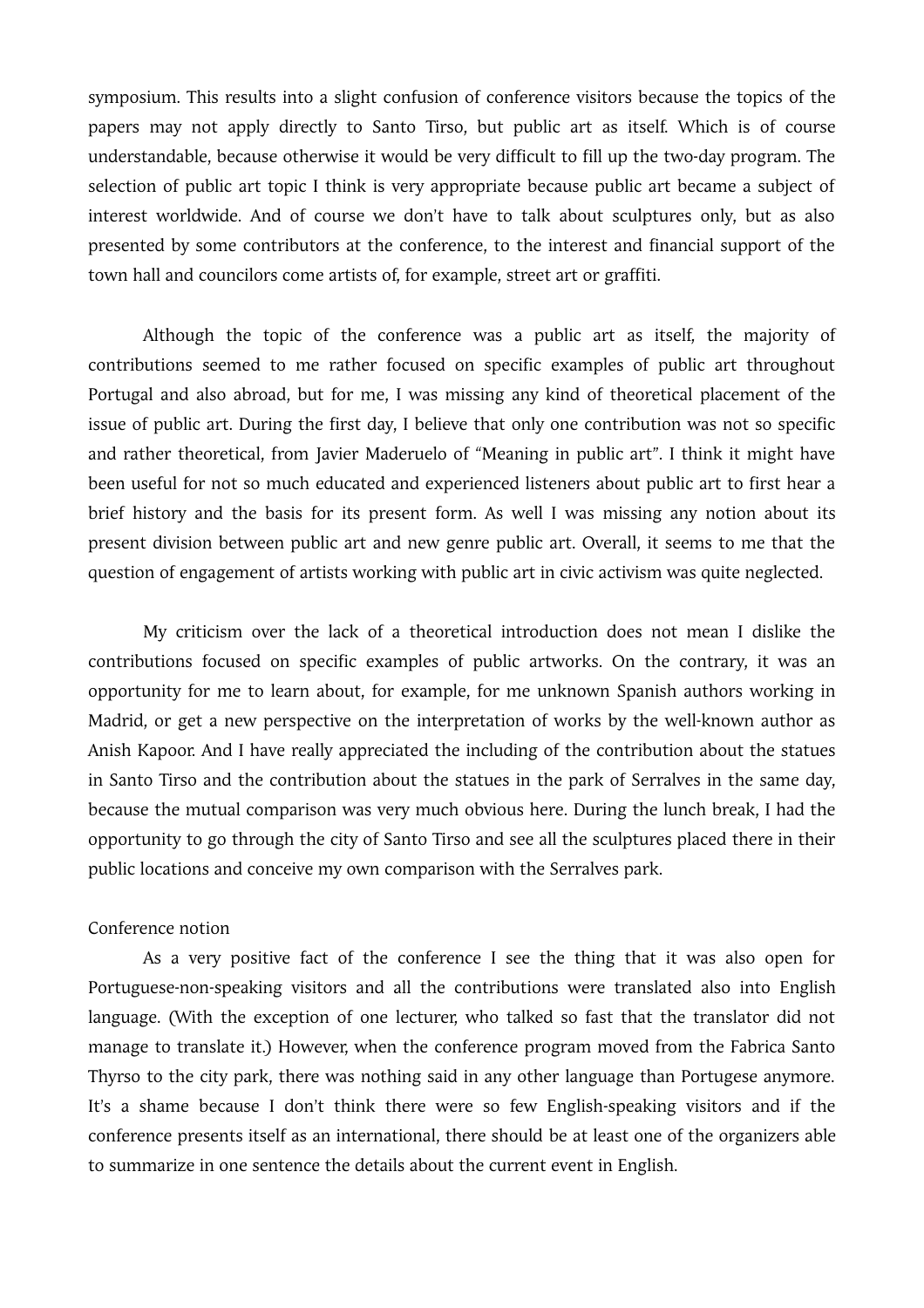The second thing, which is not expected at a major international conference is the fact that organizers failed to comply with time-scheduled program. Already early in the morning there was a noticeable delay that during the day only magnified. The result was the need to cancel one of the program points – a discussion with the participants of the symposium and for me, for unknown reasons, also a visit to the International museum of contemporary sculpture. Both, however, were scheduled in the program.<sup>[3](#page-3-0)</sup> On the other hand I see as positive the inclusion into the program a visit of the various places in the city and seeing statues far from the city center, that were mentioned also during one of the conference speeches, as well as organizing the transfer of participants by buses. Likewise, I really enjoyed the area around the river, where are also located some of the statues, but this space seems to be mainly designed for leisure activities and connects to the nearby park, where are also located some of the sculptures.

Finally, I would like to mention the questions about the number of visitors and organizers present. It seemed to me that noticable part of the visitors was not really public but rather people related by the symposium project itself or from the local city council. The only larger number of visitors, I believe, who arrived as visitors only, was our bus with students and professors from the Faculdade de Belas Artes. It wasn't so obvious in Fabrica Santo Thyrso as it was later while visiting the individual sculptures. It might have felt that there is a greater number of organizers and journalists present than actual visitors.

#### Sculptures in Santo Tirso

I believe that the idea of financial support for artistic activities, such as the sculpture symposium, that started already 10 years ago in Santo Tirso, is a very unusual and therefore very valuable project. I admit a great merit to the city hall and its councilors, who supported this project all along and given the opportunity of creating unprecedented number of interesting sculptures. And not only that, I believe that also thanks to this project the artistic community was created and bounded to Santo Tirso.

I don't want to evaluate the quality of the individual sculptures, because, of course, I don't know them well, not even their authors. I would rather focus on their placement in public space and overall impression on the casual visitor to Santo Tirso. As I mentioned earlier, there is a comparison to Serralves park on the hand. I am aware of that this is a different institution and they are placed in different places, but it seems to me that they have essentially the same idea. To incorporate a larger number of sculptures in natural urban space, so they do not disrupt the space and still stand out.

<span id="page-3-0"></span><sup>3</sup> Conference program (Retrieved December 14, 2015) from http://internationalconferencepublicart.weebly.com/program--programa.html